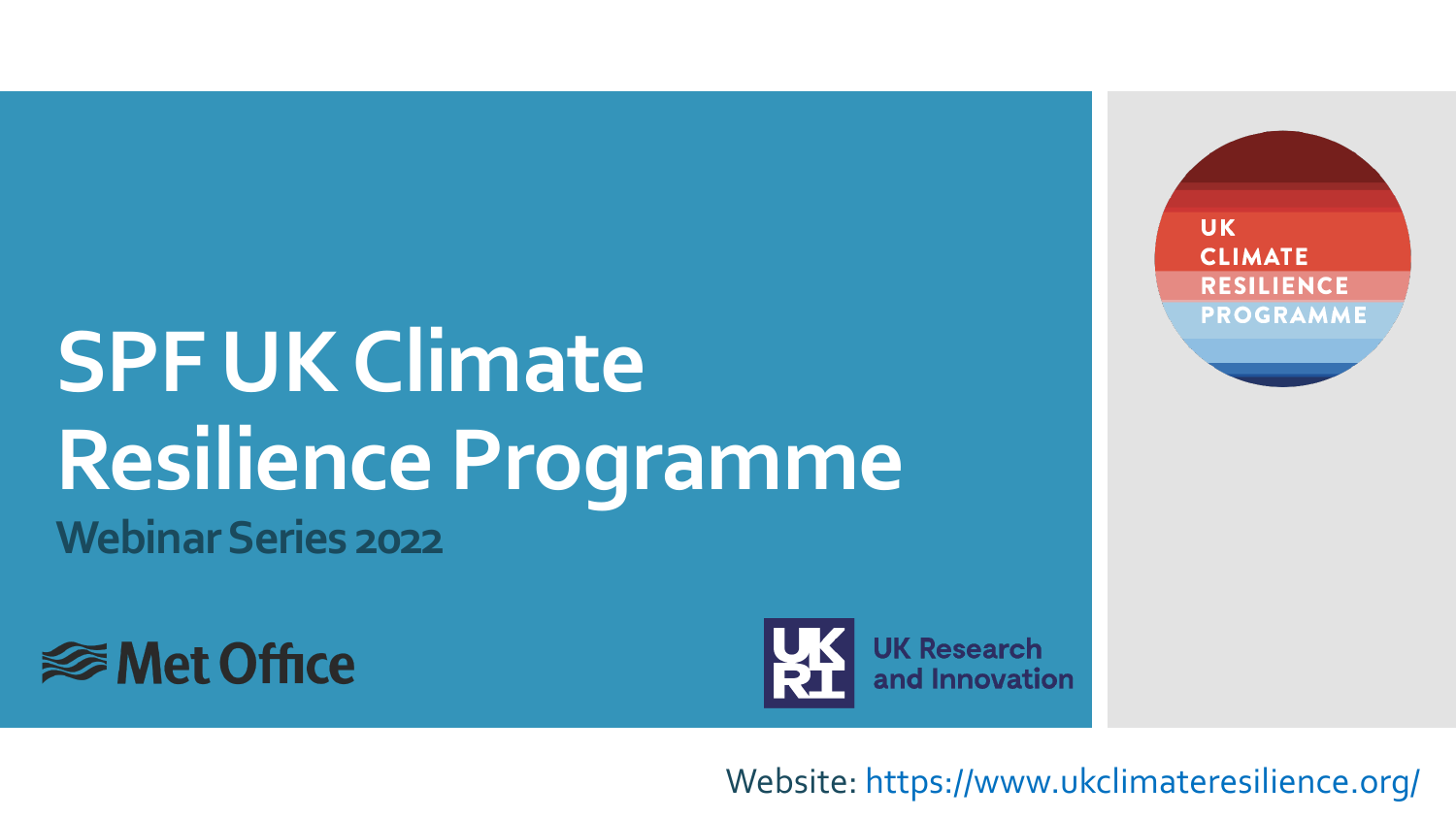

**UK CLIMATE RESILIENCE PROGRAMME** 

| 12:00 | UK Climate Resilience Programme news                                                        | Simon Brown, Met Office                                      |
|-------|---------------------------------------------------------------------------------------------|--------------------------------------------------------------|
| 12.05 | <b>ExSamples: Generating samples of</b><br>extreme winters to support climate<br>adaptation | David Sexton, Met Office<br>Nick Leach, University of Oxford |
| 12.35 | <b>Response</b>                                                                             | <b>Nigel Arnell, University of Reading</b>                   |
| 12.40 | Q&A                                                                                         | Panel                                                        |
| 13.00 | End                                                                                         |                                                              |

Website: https://www.ukclimateresilience.org/



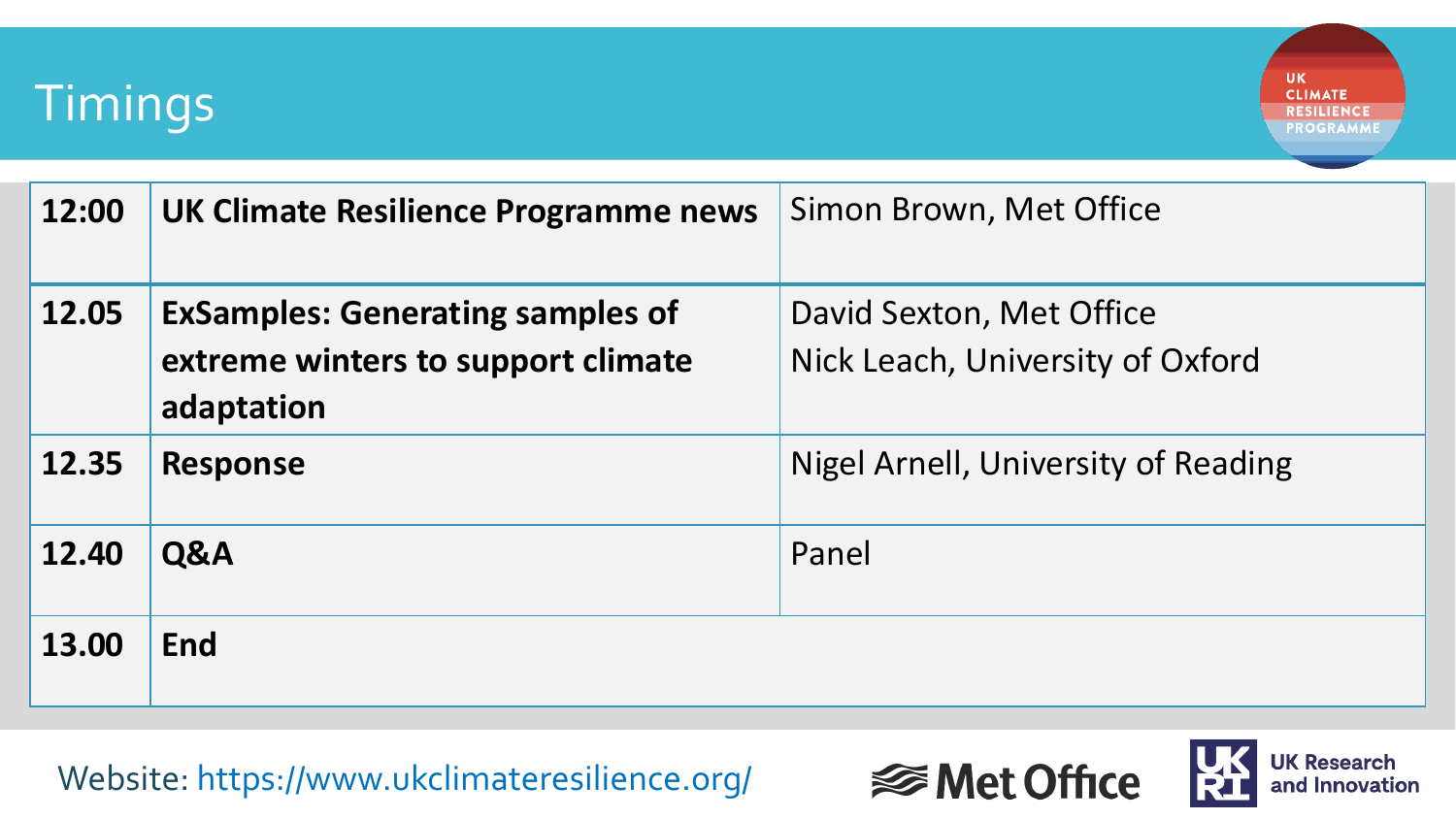

- Presentations first then Q&A and discussion
- Post questions in the Q&A box at any time
- Up-vote your favourites
- Attendees will remain muted unless enabled to speak by the host
- Webinar (audio and slides) will be shared after the event
- Technical problems chat
- The webinar is being recorded

Twitter: **@UKCRP\_SPF #UKclimateResil** Website: **https://www.ukclimateresilience.org/**



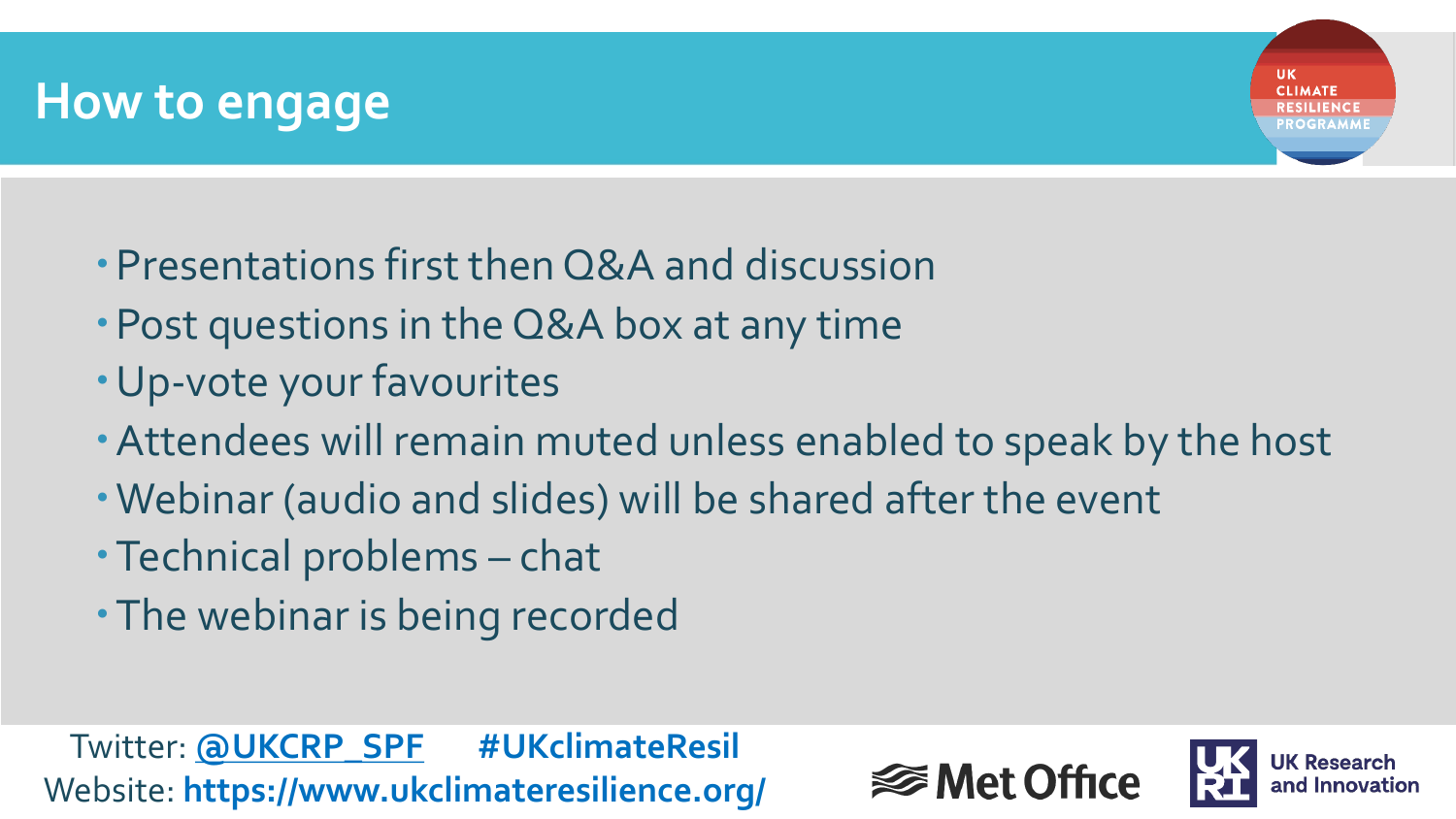## **Adaptation Sub-Committee of the Committee on Climate Change**  Wider news

**UK** 

### **Is seeking three new members:**

- Climate change impacts facing UK wildlife, the natural environment and agriculture
- The economics of climate change adaptation including natural capital approaches
- Climate change risks and opportunities facing key sectors in the UK, including business and industry

### Deadline 31<sup>st</sup> January

- See Public Appointment page of Cabinet Office website:
- https://publicappointments.cabinetoffice.gov.uk/appointment/adaptation-sub-committee-of-
- the-committee-on-climate-change-members/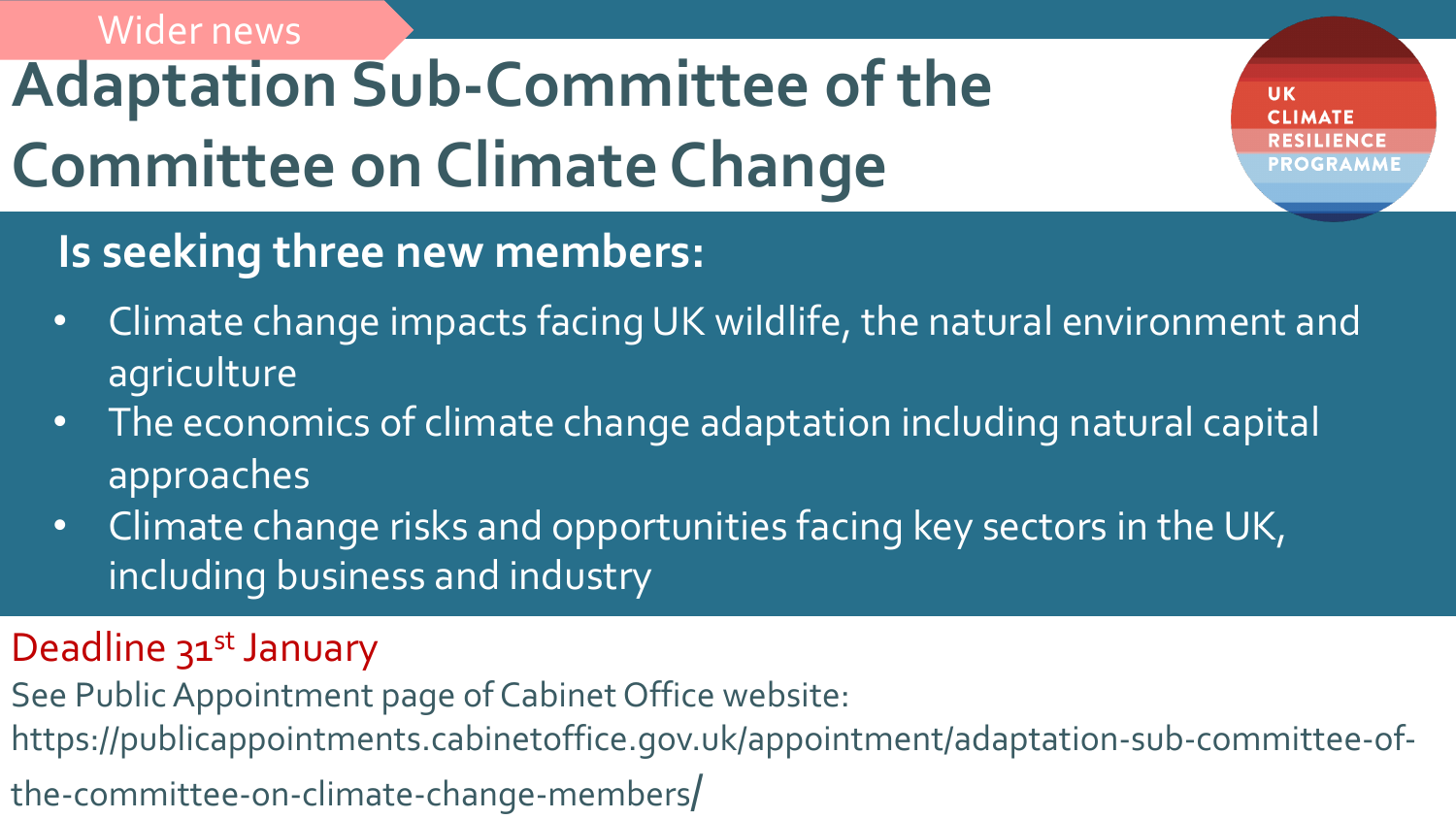## Wider newsPCC opens registration for the Government ar **Expert review of the Draft of Synthesis Report of the Sixth Assessment Report**

Interested experts can register for participation in at: https://apps.ipcc.ch/comments/ar6syr/fod/reqi The Government and Expert Review of the Synthe Assessment Report will take place from 10 Januar (GMT+1). Registration of experts closes on 13 Ma week before the end of the review.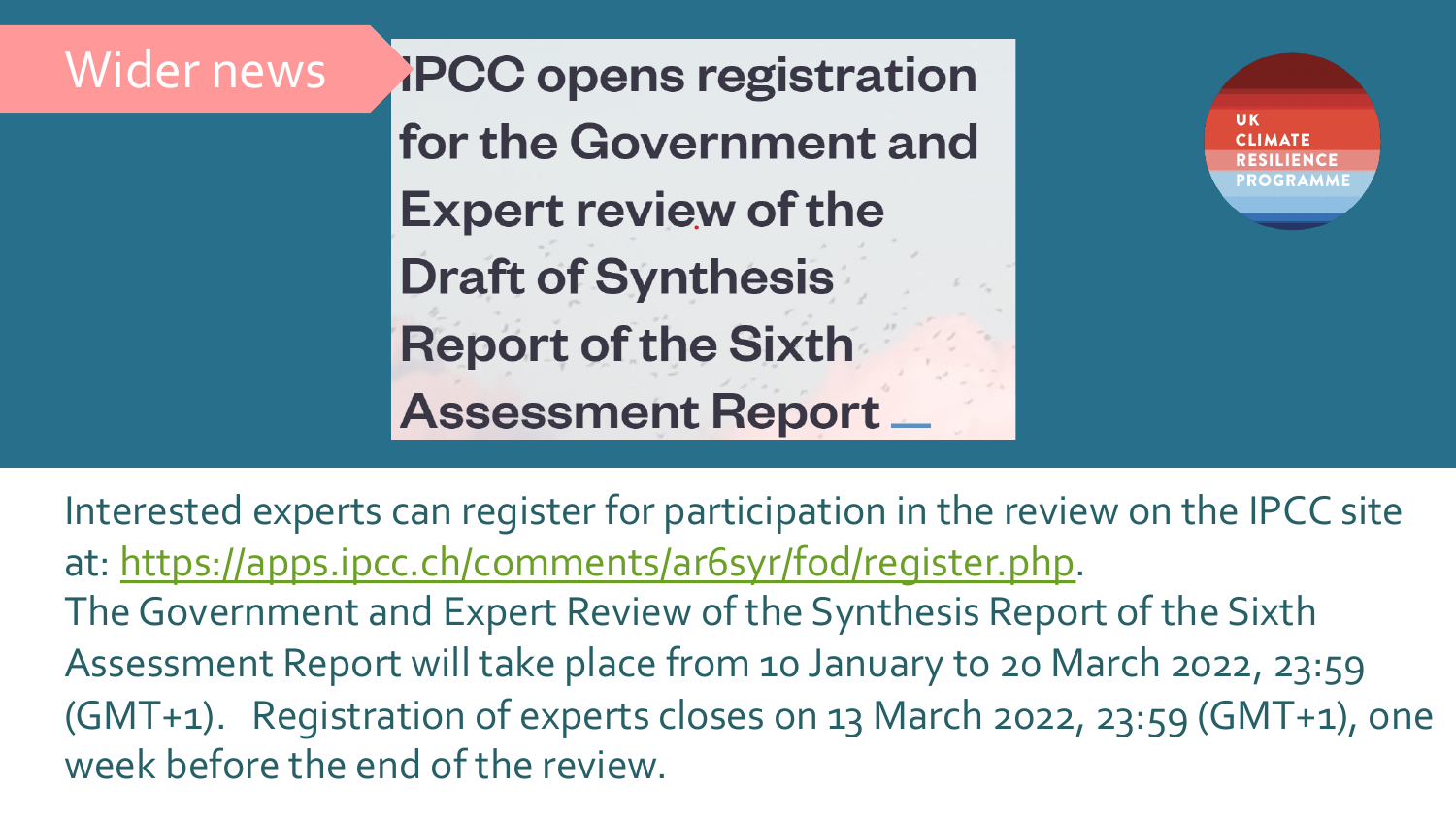### Wider news

**UK CLIMATE ESILIENCE PROGRAMME** 

微 **HM Government** 

#### **UK Climate Change Risk Assessment 2022**

17 January 2022

Launch of UK Climate Change Risk Assessment 2022

### 17th January 2022

The third UK Climate Change Risk Assessment (CCRA3) report to Parliament outlining the UK government and devolved administrations' position on the key climate change risks and opportunities that the UK faces today.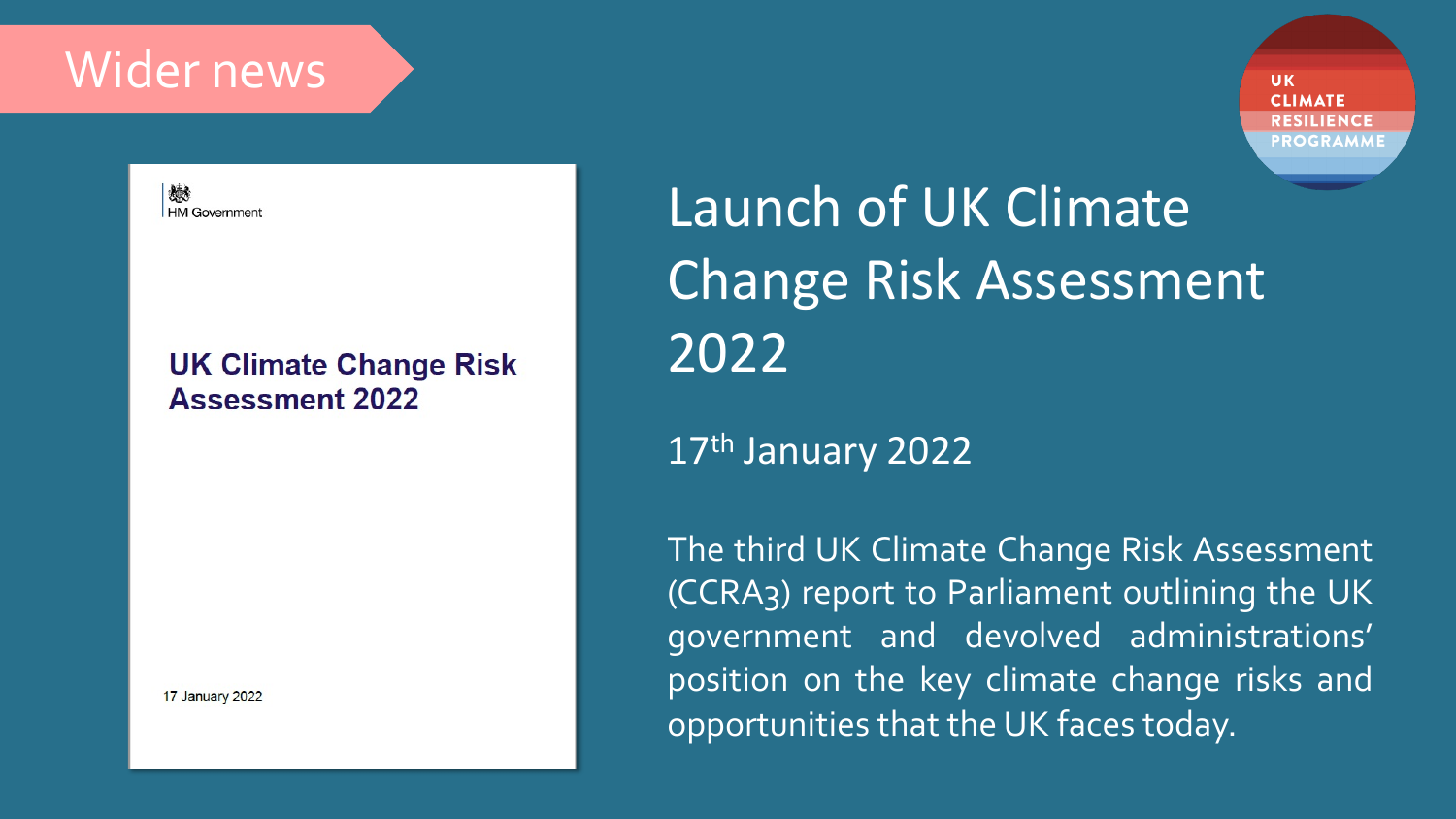**ExSamples: Generating samples of extreme winters to support climate adaptation**

David Sexton, Met Office



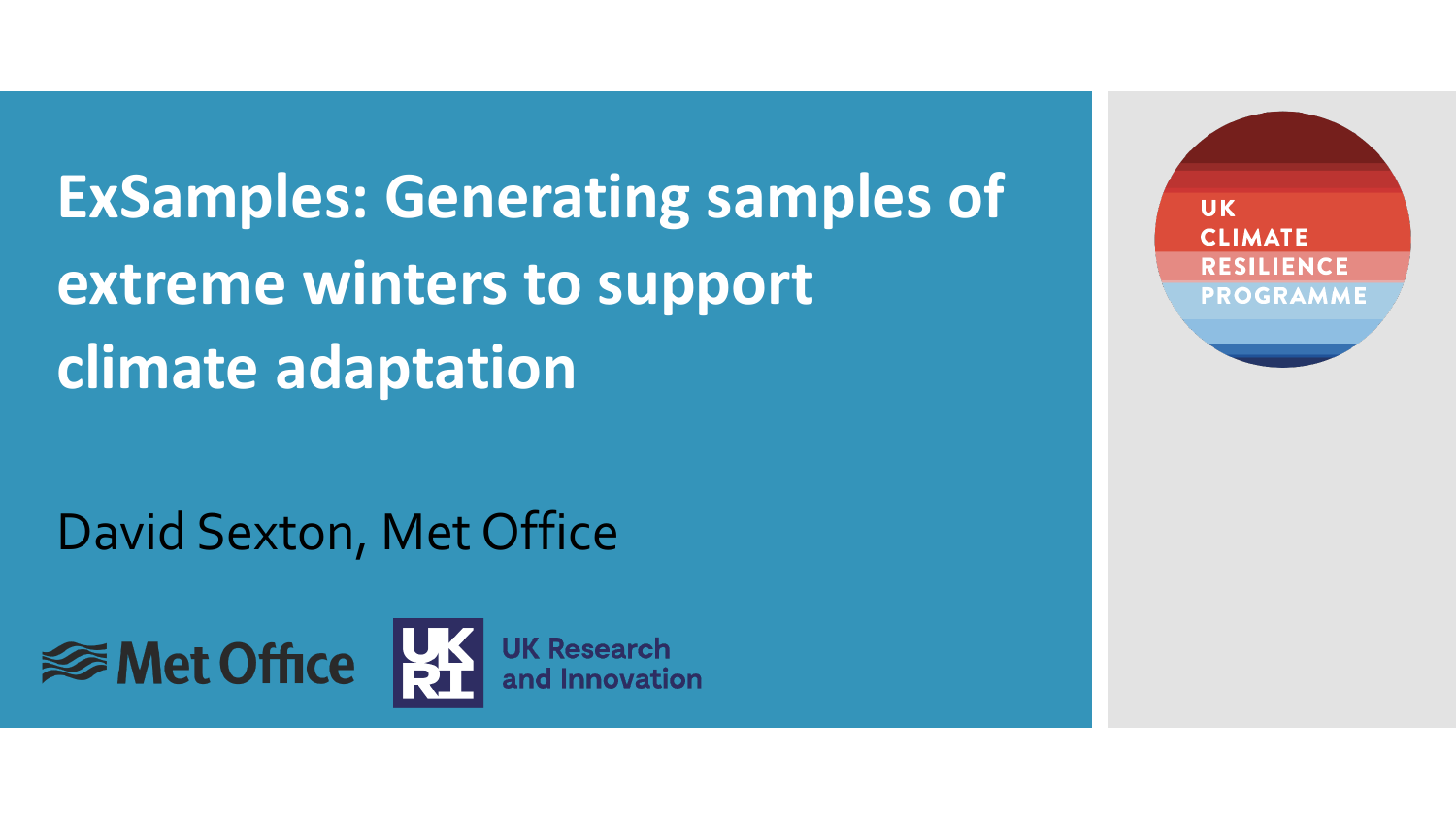# Response

## Nick Leach, University of Oxford and Nigel Arnell, University of Reading





**UK Research** and Innovation

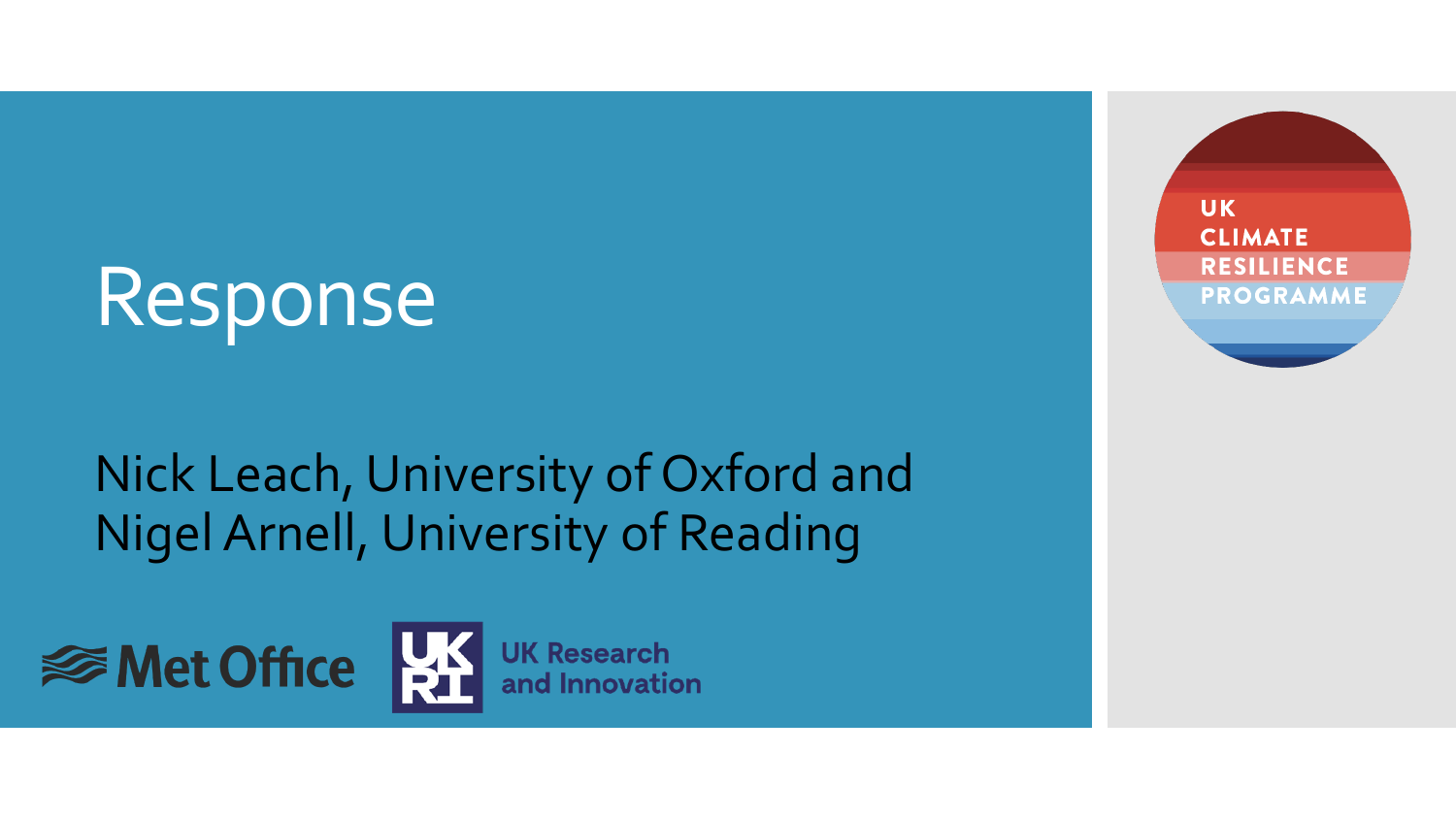# Next webinars:

- *A 2 part webinar on the findings of the latest Working Group 2 of the IPCC:*
- **Wednesday, 2nd March 2022 12.00-13.00**

**Speakers:** Mike Morecroft, Lead Author *Chapter 2: Terrestrial and freshwater ecosystems and their services* & Daniela Schmidt, Lead Author *Chapter 13: Europe*

• **Wednesday, 9th March 2022 12.00-13.00 Speakers:** Lea Berrang-Ford, LA of C*hapter 16: Key risks across sectors and regions*; David Viner, Lead Author **Chapter 17: Decision-making options for managing risk**.

*Register on our website***:** 

https://www.ukclimateresilience.org/news-events/climate-resilience-webinar-series-2020-2021/